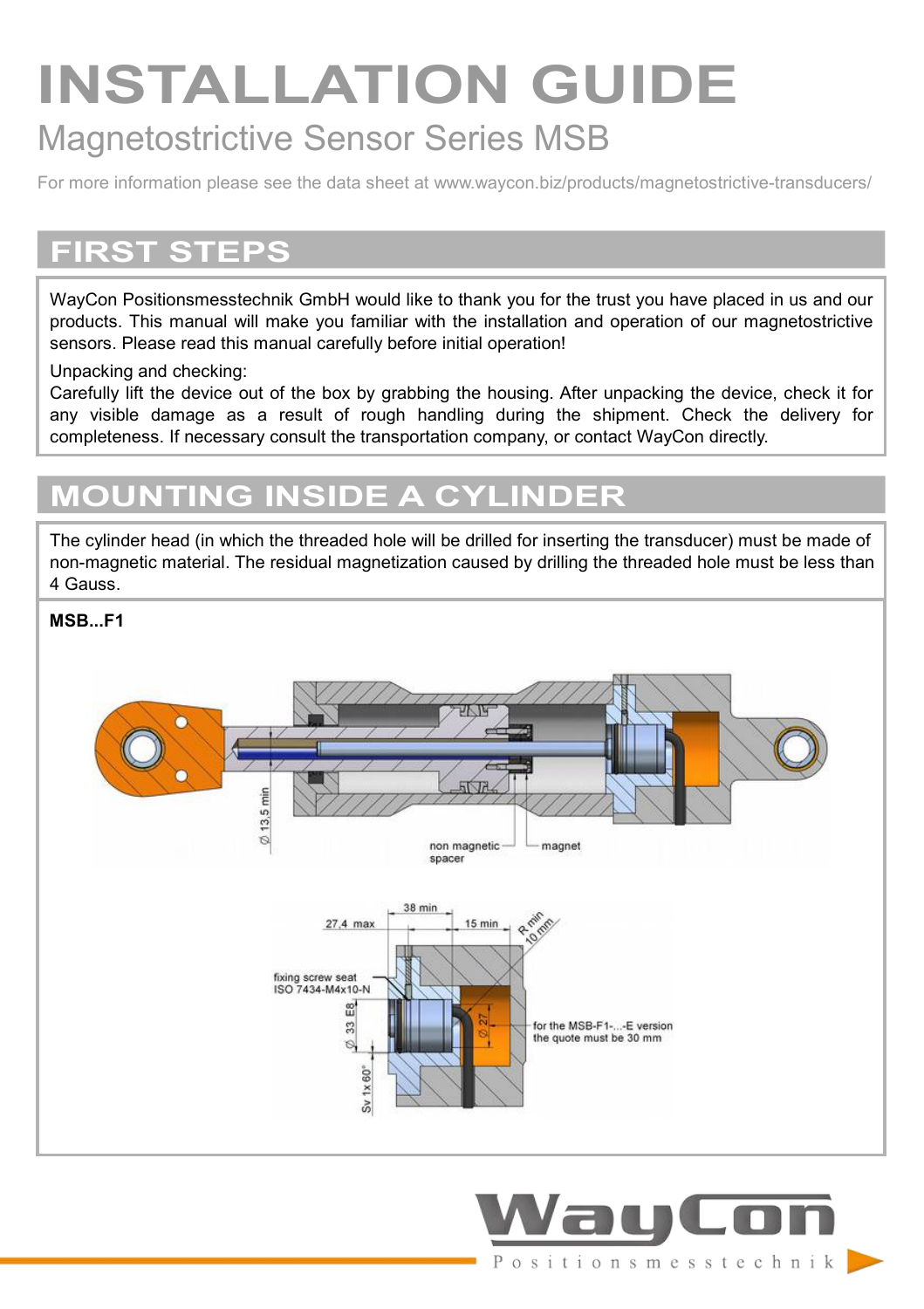# **INSTALLATION GUIDE**

# Magnetostrictive Sensor Series MSB

For more information please see the data sheet at www.waycon.biz/products/magnetostrictive-transducers/

## **MOUNTING INSIDE A CYLINDER**



#### **Thread M18x1,5**

The sealing surface must be free from scratches longitudinal or spiral. Ro 1.6 μm for sealing with NON-pulsating pressure Ro 0.8 μm for seals with pulsating pressure



**Suggested o-ring:** PARKER 6-349 15,4x2,1 Material: Viton 90° Shore-A Mixes: PARKER N552-90

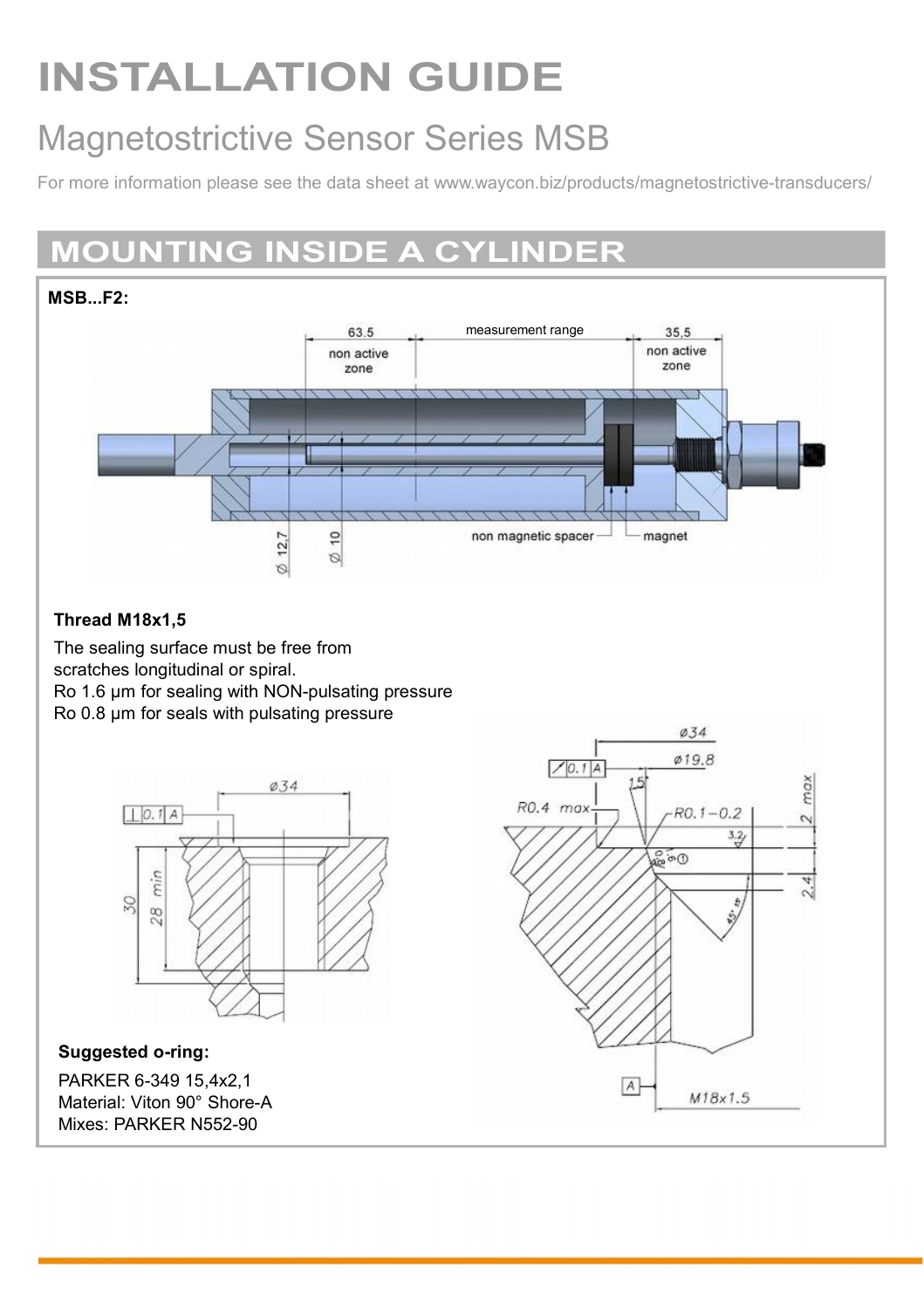

# **TECHNICAL DRAWING**

#### **MSB...F1**



**MSB...F2**



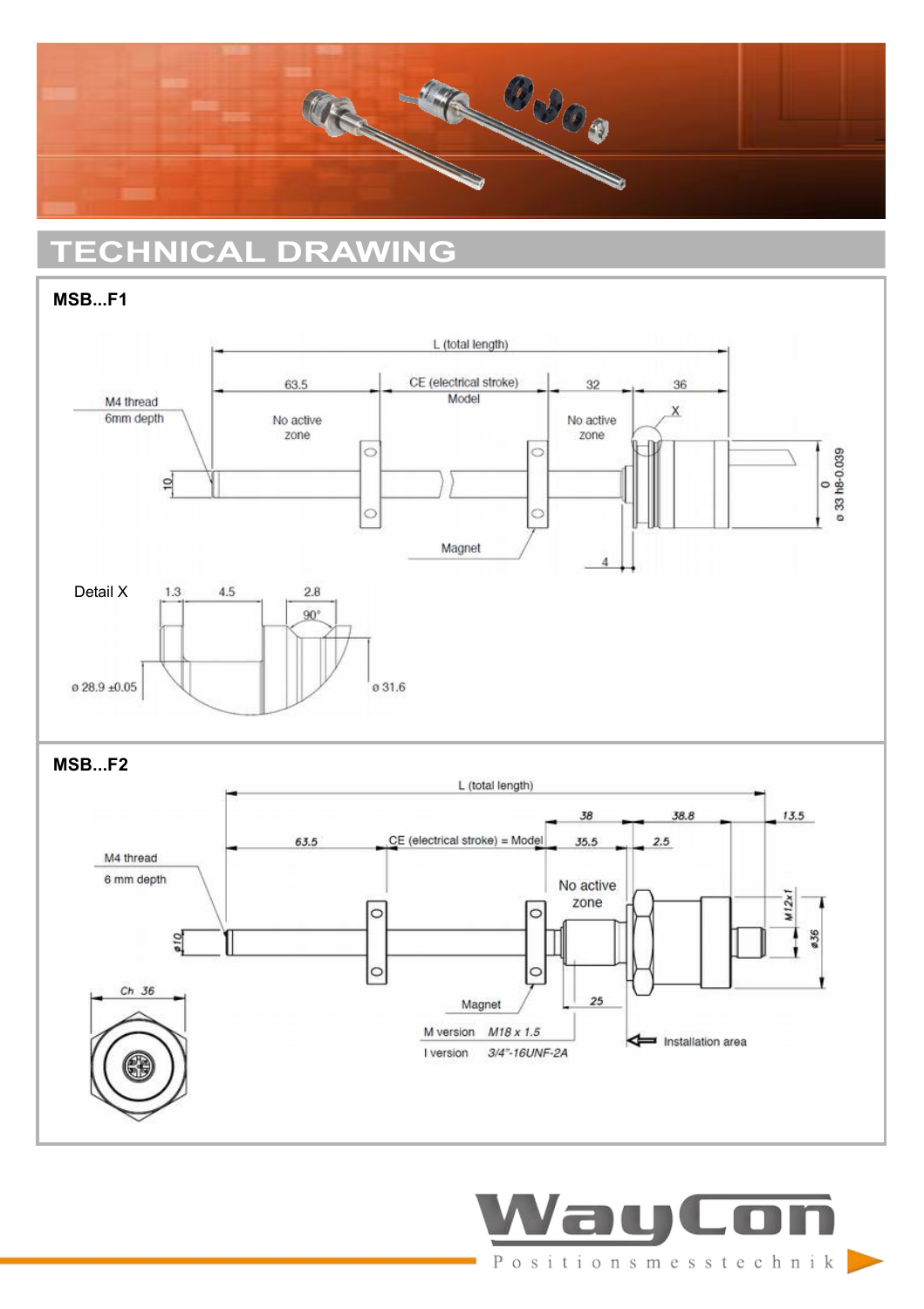# **INSTALLATION GUIDE**

# Magnetostrictive Sensor Series MSB

For more information please see the data sheet at www.waycon.biz/products/magnetostrictive-transducers/

### **ELECTRICAL CONNECTION**

- The transducer must be installed in a grounded metallic cylinder.
- The braiding of the shielded transducer connection cable must be connected to the case of the female connector so that the shielding is connected to the transducer case.
- The cable shielding on PLC side must be isolated.
- If the transducer is installed in a cylinder isolated from the ground, the cable shielding on PLC side must be grounded.
- The transducer must be installed away from sources of magnetic fields, both static and 50 Hz (electric motors, solenoids, etc.).
- The 24 VDC feed must be dedicated to the transducers or must be drawn directly from the power terminals and as near as possible.
- The sensors must be powered with non-distributed networks and always at lengths of less than 30 m.
- The magnetic cursor must be installed by placing a non-magnetic spacer (made of brass, aluminium, stainless steel or plastic) between the piston surface and the cursor.

#### Standard Installation (recommended)



## **ELECTRICAL CONNECTION MSB...N/K/E-F1**

| MSB.N-F1          | MSBK-F1           | MSB E-F1          | Cable  |
|-------------------|-------------------|-------------------|--------|
| 0.110.1V          | 0.15.1V           | 4 20 mA           | yellow |
| Output GND        | Output GND        | Output GND        | pink   |
| Pow er Supply +   | Pow er Supply +   | Pow er Supply +   | brow n |
| Pow er Supply GND | Pow er Supply GND | Pow er Supply GND | blue   |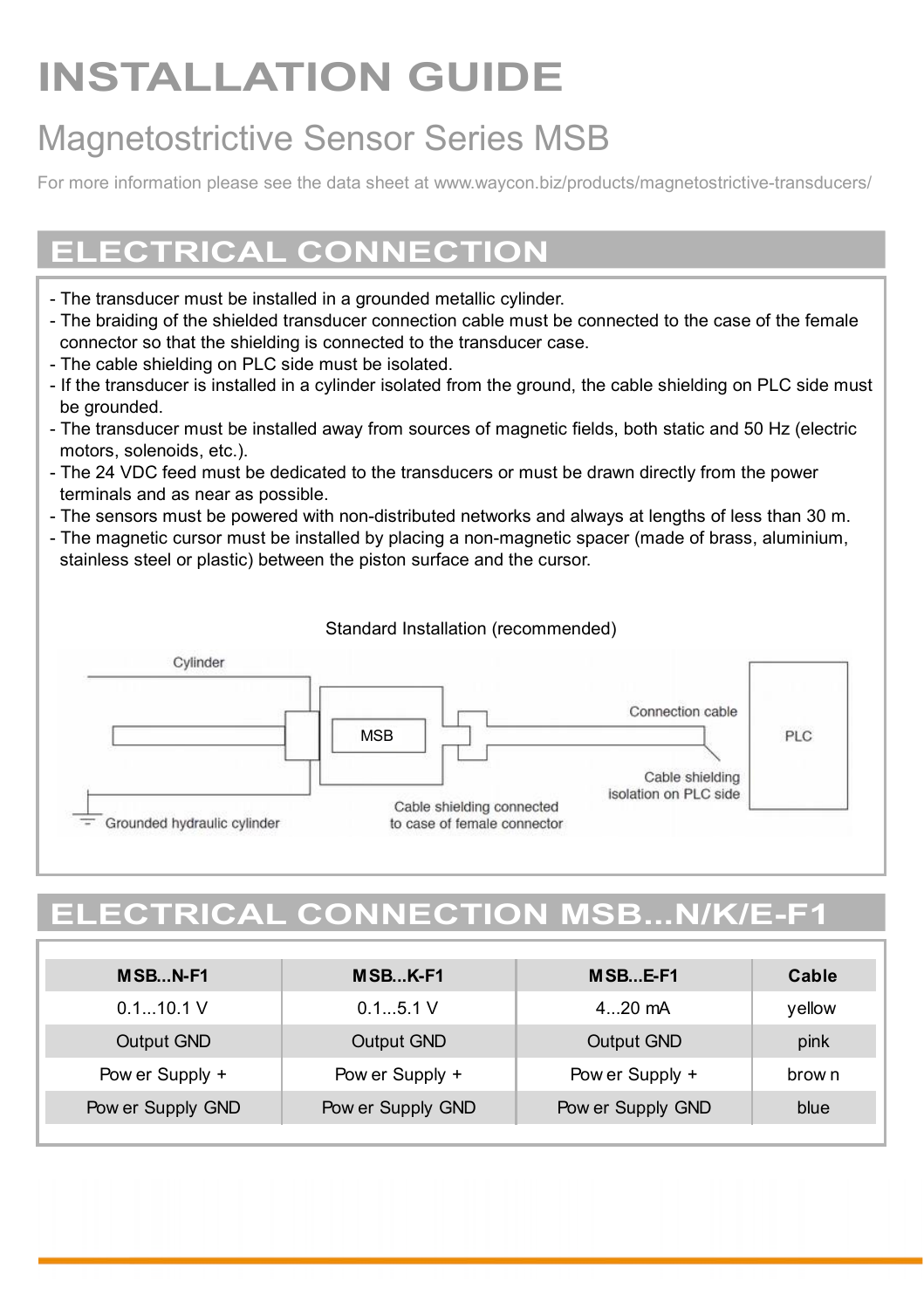

### **ELECTRICAL CONNECTION MSB...S-F1**

| MSBS-F1           | Cable  |
|-------------------|--------|
| Output +          | grey   |
| Output -          | green  |
| $lnput +$         | yellow |
| Input -           | pink   |
| Pow er Supply +   | brow n |
| Pow er Supply GND | blue   |

In case of cable length shortening, after cutting the cable take care of soldering and insulating the green and grey wires together



### **DIGITAL OUTPUT MSB...S-F1**

Series MSB... -S magnetostrictive transducers supply digital outputs in START/STOP format with RS422 differential serial transmission. The transducer requests an initialisation pulse that launches sampling. The following pulses are transmitted on the outputs:

Start: the initialisation pulse retransmitted

Stop: the pulse corresponding to the position of each magnet.

The time between the Start pulse and the subsequent Stop pulses is proportional to the position of each magnet according to the "magnetostrictive wave propagation speed" constant, equal to about 2900 m/sec.

P = Time \* 2900 m/sec

The correct propagation speed for each product is shown on the product label. Resolution in terms of metres is linked to the resolution used to measure time

1 μSec (1 MHz ) ==> 2.9 mm 10 nSec (100 MHz ) ==> 0.029 mm 1 nSec (1 GHz ) ==> 2.9 μm

The measurement reference is the leading edge of the pulse. Optimum width of the interrogation pulse is 3 μsec, but the transducer works correctly for times from 1.5 to 5 μsec.

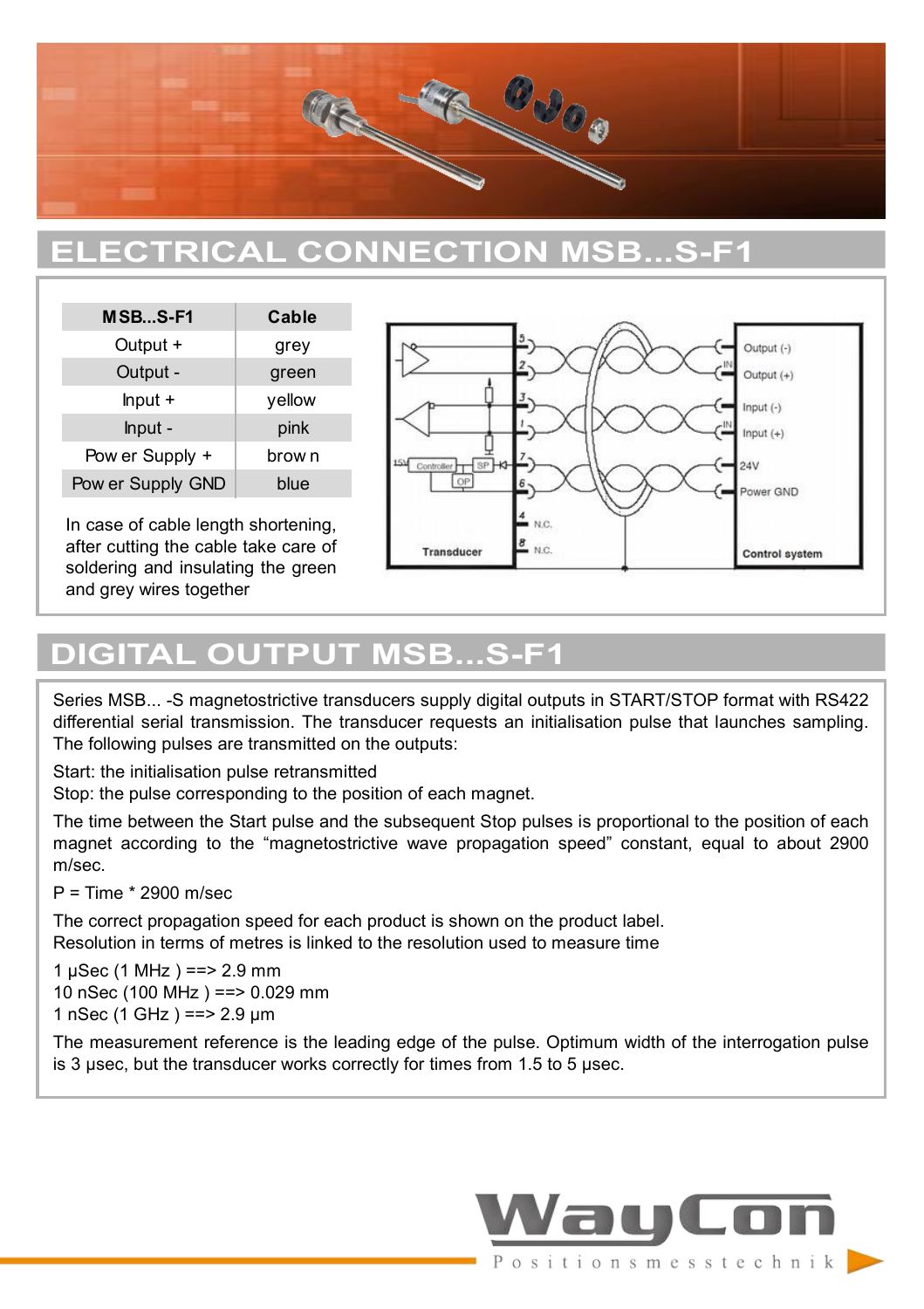# **INSTALLATION GUIDE**

# Magnetostrictive Sensor Series MSB

For more information please see the data sheet at www.waycon.biz/products/magnetostrictive-transducers/

### **DIGITAL OUTPUT MSB...S-F1**



### **ELECTRICAL CONNECTION MSB...F2**

| $MSBN-F2$         | $MSBK-F2$                        | MSBE-F2                                                           | <b>PIN</b>     |
|-------------------|----------------------------------|-------------------------------------------------------------------|----------------|
| 0.110.1V          | 0.15.1V<br>$420$ mA              |                                                                   |                |
| Output GND        | Output GND<br>Output GND         |                                                                   | $\overline{2}$ |
| DO NOT CONNECT    | DO NOT CONNECT<br>DO NOT CONNECT |                                                                   | 3              |
| Pow er Supply GND | Pow er Supply GND                | Pow er Supply GND                                                 | $\overline{4}$ |
| Pow er Supply +   | Pow er Supply +                  | Pow er Supply +                                                   | 5              |
|                   | $\mathbf{Z}$<br>3                | $\circledS$<br>Connector output M12<br>$\left( 4\right)$<br>MSBF2 |                |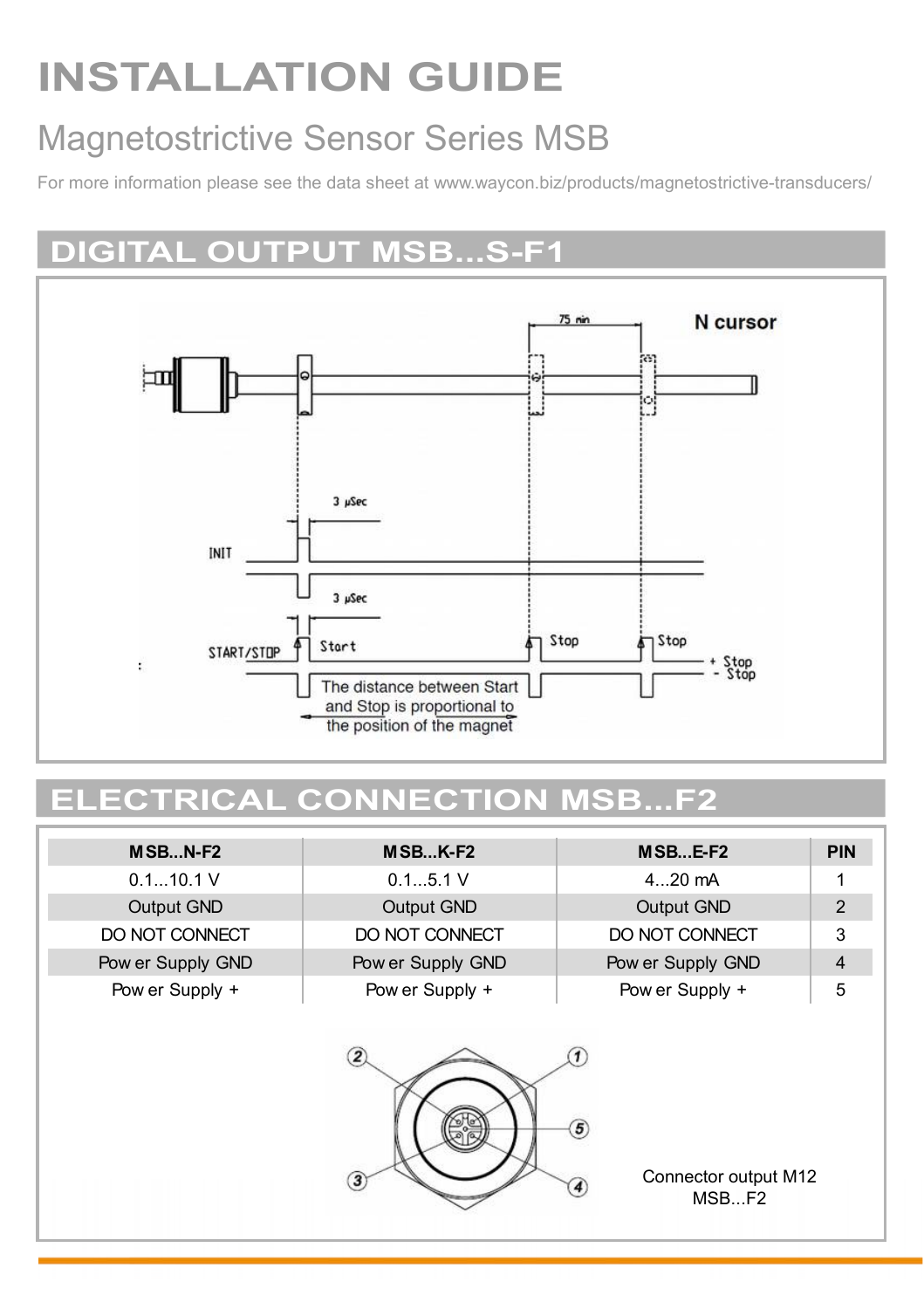

# **MAGNETIC CURSOR**

| Please order magnetic cursor                                                                                                                       |                     | <b>Order Code</b>   | $\mathsf{A}$ | B           | C                                  | D    |
|----------------------------------------------------------------------------------------------------------------------------------------------------|---------------------|---------------------|--------------|-------------|------------------------------------|------|
| separately (not included in the<br>delivery of the sensor).                                                                                        |                     | <b>PCUR022</b>      | 32.8         | 13.5        | 23.9                               |      |
|                                                                                                                                                    |                     | <b>PCUR023</b>      | 32.8         | 13.5        | 23.9                               | 11.0 |
|                                                                                                                                                    |                     | PCUR024             | 25.4         | 13.5        |                                    |      |
|                                                                                                                                                    |                     | PCUR026 for liquids | 52.4         | 12.0        | 44.0                               |      |
|                                                                                                                                                    |                     | PCUR027 for liquids | 52.4         | 15.0        | 44.0                               |      |
| Α<br>c<br>B<br>Ð<br>Ð<br>⊕                                                                                                                         | Ð<br>æ              | в                   | $\circ$      |             | height detection<br>position<br>മി |      |
| PCUR <sub>022</sub>                                                                                                                                | PCUR <sub>023</sub> | PCUR024             |              | PCUR026/027 |                                    |      |
| Note:<br>PCUR026 and PCUR027 are supplied with kit PKIT036 for floating cursor for liquids.<br>Material PCUR026, PCUR027: stainless steel AISI 316 |                     |                     |              |             |                                    |      |

# **TECHNICAL DATA**

| Electrical stroke (C.E.) | [mm]   | Measurement range                                      |
|--------------------------|--------|--------------------------------------------------------|
| Linearity                |        | $<$ ±0.02 (min. ±0.06 mm)                              |
| MSBF1 total length L     | [mm]   | Measurement range + 131.5 (excluding cable)            |
| MSBF2 total length L     | [mm]   | Measurement range + 140.3 (excluding connector)        |
| Repeatability            | [mm]   | ${}_{0.01}$                                            |
| <b>Hy steresis</b>       |        | $<$ ±0.005 %                                           |
| Sampling time            | [msec] | MR 50 to 1000: 1 / MR 1100 to 2000: 1.5 / MR > 2000: 2 |
| .                        |        |                                                        |

MR: Measurement range